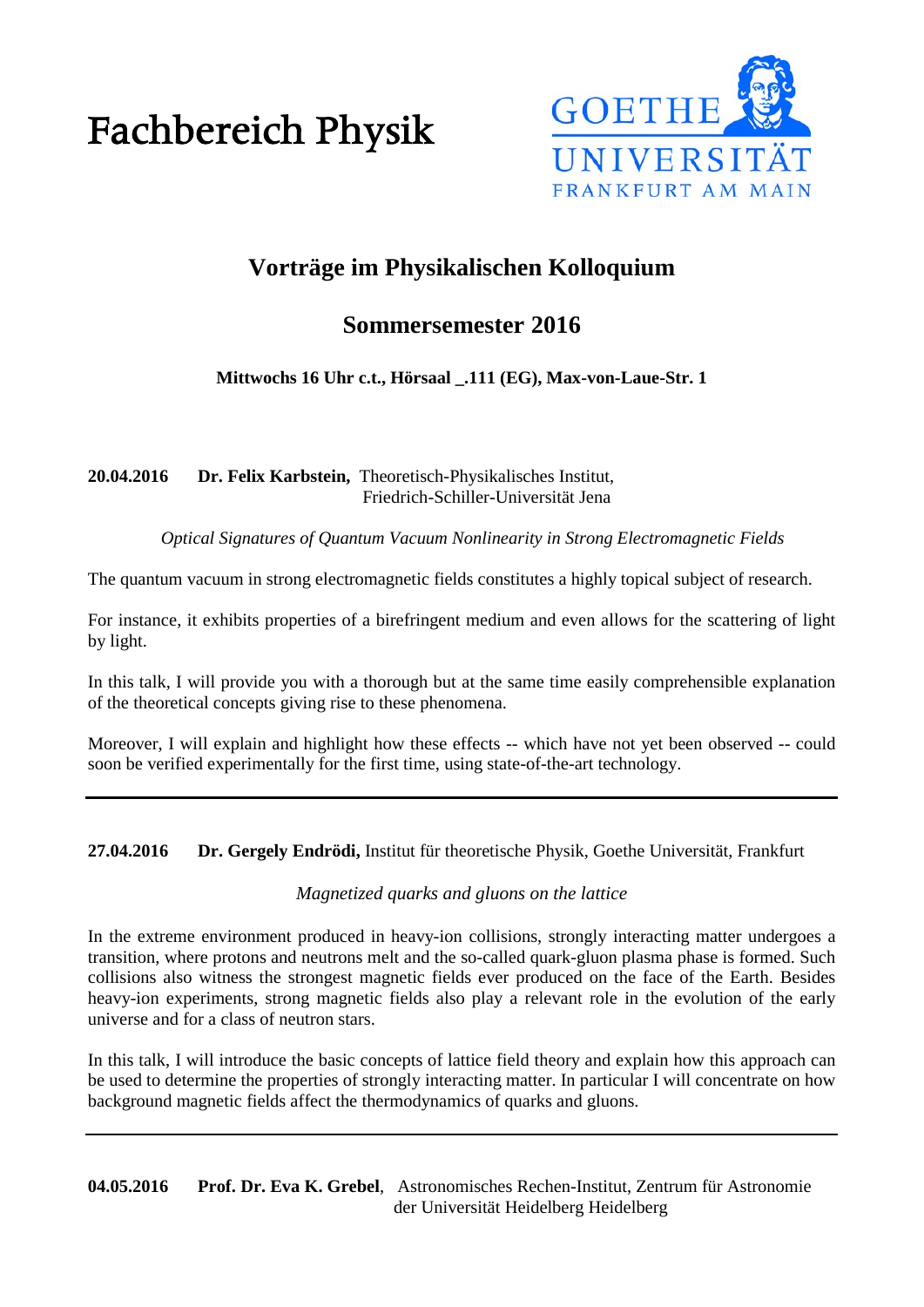#### *Archaeology with Galactic Building Blocks*

How galaxies form and evolve are key questions of modern astrophysics. We can either attempt to observe the different phases of galaxy evolution by focusing on the distant, early universe where only the brightest (proto-)galaxies are accessible to us at low resolution. Or we can explore these questions by focusing on the stellar fossils of past epochs in the nearby universe, where we can achieve a unique level of detail. In recent years significant breakthroughs have been achieved with both of these complementary methods, providing an unprecedentedly detailed picture of galactic assembly histories.

#### **11.05.2016 Prof. Dr. Rainer Müller,** Physikdidaktik, TU Braunschweig

#### *Die Wesenszüge der Quantenphysik unterrichten*

Die Quantenphysik hat das Weltbild der modernen Physik wie kaum eine andere Theorie geprägt. Seit ihrer Begründung wird sie von begrifflichen Diskussionen begleitet. Sie weist viele unanschauliche Züge auf, die den klassischen Vorstellungen hochgradig widersprechen.

Im Vortrag wird das Lehrkonzept "milq" vorgestellt, in dem die begrifflichen Aspekte der Quantenphysik im Mittelpunkt stehen. Die Konzentration auf die "Merkwürdigkeiten" der Quantenphysik sind im Einklang mit der veränderten Sichtweise auf die Quantenphysik, die sich in den letzten 10--20 Jahren entwickelt hat. Die "`Paradoxien"', die früher in Gedankenexperimenten diskutiert wurden, sind inzwischen in das Stadium ihrer technologischen Anwendung gekommen (z. B. in der Quanteninformation). Hier besteht noch ein großes Entwicklungspotential für die Lehre in Universität und Schule.

#### **18.05.2016 Prof. Luciano Rezzolla,** Institute for Theoretical Physics, Goethe University-Frankfurt

#### **Kolloquium zum 100. Todestag von Karl Schwarzschild**

#### *Black holes, neutron stars and gravitational waves: exploring Einstein's Universe with supercomputers*

Einstein's theory of general relativity predicts the existence of compact objects such as black holes and neutron stars, whose properties are the most extreme known in physics and that can release enourmous amounts of gravitational radiation through some the most catastrophic events in the universe. I will present a virtual journey into black holes and neutron stars and explain how, with the aid of modern supercomputers, we are now able to explore the physics and astrophysics of these objects and predict the gravitational waves that they are expected to emit.

#### **25.05.2016 Prof. Joachim Weickert,** Fakultät für Mathematik und Informatik, Universität des Saarlandes, Saarbrücken

#### *Image Processing and Computer Graphics with Models from Physics*

Most processes in physics can be described by relatively simple laws, follow certain optimality principles, and enjoy a number of invariances. Since these properties are also desirable for most visual computing applications, it is not surprising that physics has provided fascinating inspirations for many algorithms. In this talk we will explore three applications that have been developed in our group and that rely heavily on models from physics: We use simple principles from electrostatics to designwell-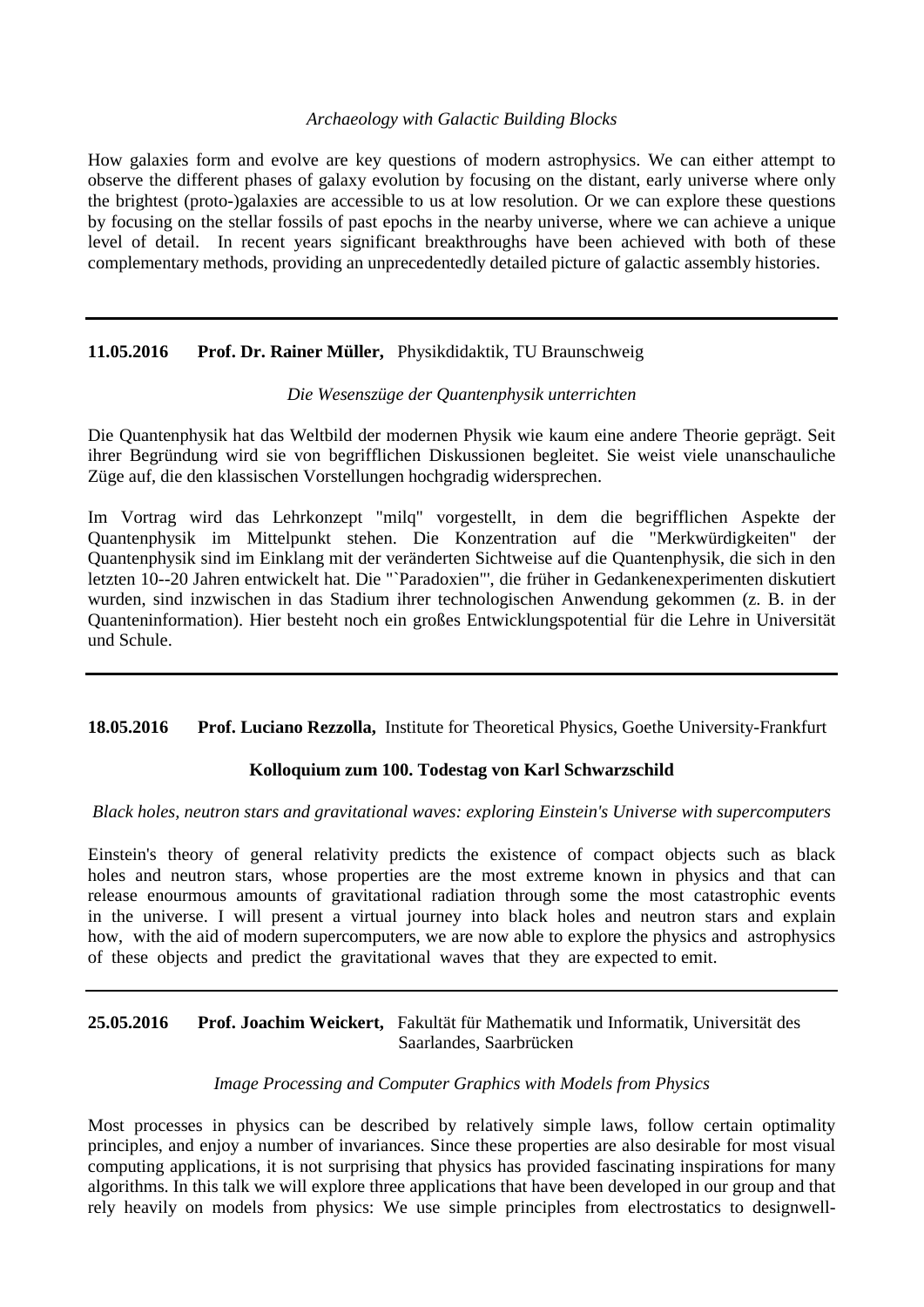performing halftoning algorithms, and we show how heat conduction can inspire novel methods for data compression. Finally we generalise concepts from drift-diffusion processes to design powerful methods for image editing. All these algorithms are highly flexible and belong qualitatively to the leading methods in their class.

#### **01.06.2016 Prof. Wolfgang Bauer,** Michigan State University

#### *The Physics of Global Warming and Renewable Energies*

Approximately 85% of the world power consumption of 16 TW are generated from burning fossil fuels. This results in an annual addition of 16 billion tons of carbon dioxide to our atmosphere, which in turn causes a rise in the surface temperature of Earth. We explore the physics of the radiation processes that lead to this result. In the second part we will explore how much renewable power sources can contribute to the mitigation of global warming, and at what cost.

#### **08.06.2016 Prof. Thomas Klinger,** Max-Planck-Institut für Plasmaphysik and Ernst-Moritz-Arndt University, Greifswald

*The long way to steady state fusion plasmas - the superconducting stellarator device Wendelstein 7-X*

The stable generation of high temperature Hydrogen plasmas (ion and electron temperature in the range 10-20 keV) is the basis for the use of nuclear fusion to generate heat and thereby electric power. The most promising path is to use strong, toroidal, twisted magnetic fields to confine the electrically charged plasma particles in order to avoid heat losses to the cold, solid wall elements. Two magnetic confinement concepts have been proven to be most suitable: (a) the tokamak and (b) the stellarator. The stellarator creates the magnetic field by external coils only, the tokamak by combining the externally created field with the magnetic field generated by a strong current in the plasma. "Wendelstein 7-X" is the name of a large superconducting stellarator that goes into operation after 15 years of construction. With 30 m3 plasma volume, 3 T magnetic field on axis, and 10 MW micro wave heating power, Hydrogen plasmas are generated that allow one to establish a scientific basis for the extrapolation to a future fusion power plant. It is a unique feature of Wendelstein 7-X to be able to operate high-power Hydrogen plasmas under steady-state conditions, more specifically for 1800 s (note that the world standard is now in the 10 s ballpark). This talk provides a review of the principles of nuclear fusion and discusses the key physics subjects of optimized stellarators. The sometimes adventurous undertaking to construct such a first-of-a-kind device is summarized as well. We finish with an outlook towards the fusion power station and address the most important remaining issues to be addressed in the framework of the world-wide fusion research endeavor.

**15.06.2016 Prof. Marcel Merk,** Nikhef (National Institute for Subatomic Physics), Amsterdam, NL

#### *Flavour Physics with Beauty Particles in the LHCb Experiment*

Why does nature include three generations of fundamental particles and antiparticles? Is it related to the absence of antimatter in the universe? Although the standard model of particle physics contains an asymmetry between matter and antimatter, the existence of particles or forces beyond the standard model is required to explain the cosmic absence of antimatter.

LHCb is a precision experiment searching for new physics in decays of unstable particles containing beauty quarks. These so-called flavour changing decays are a sensitive probe for possible quantum effects of new, heavy particles. After a general introduction of flavour physics and the LHCb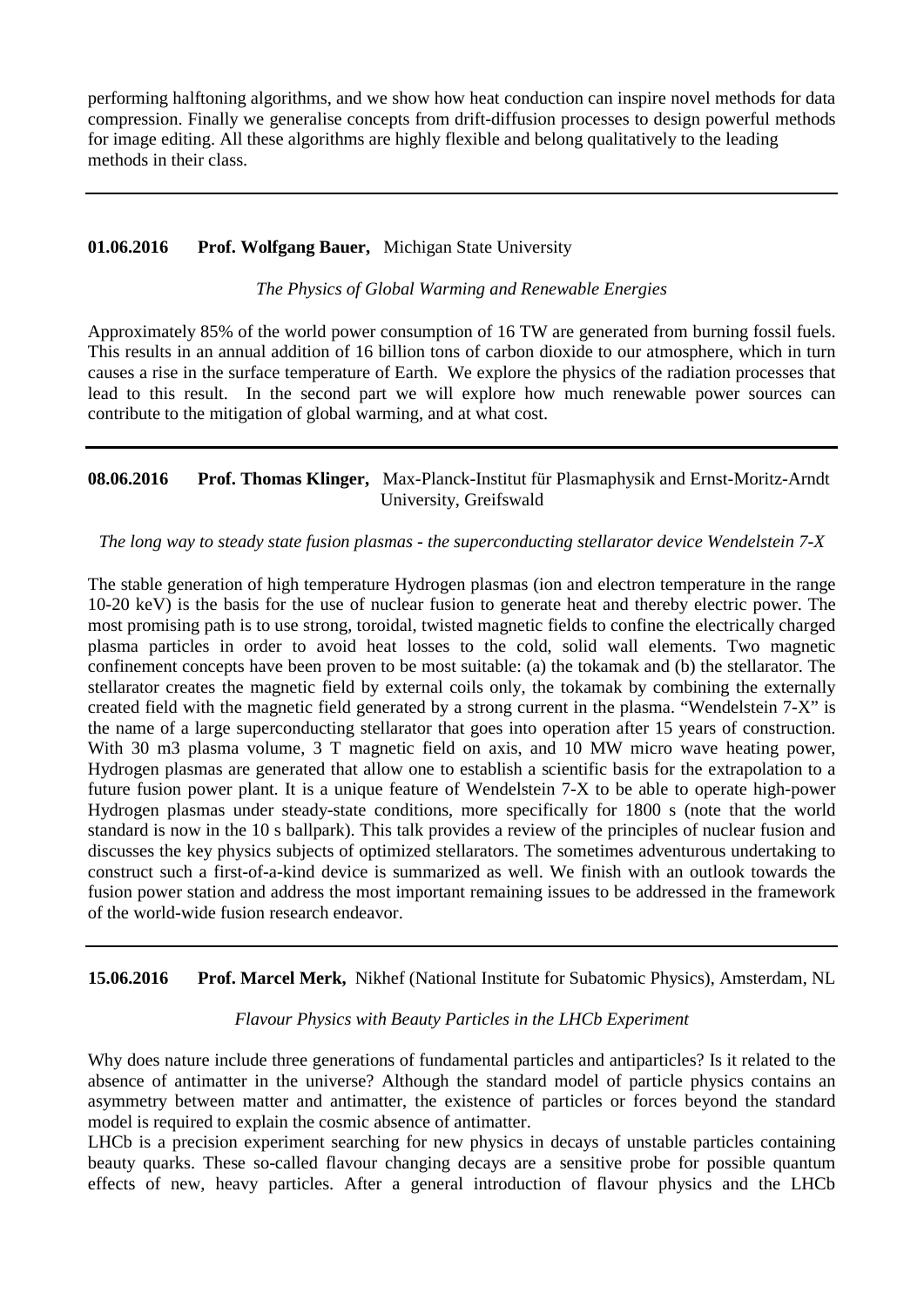experiment, I will present recent findings of LHCb on the topic of Charge Parity violation as well as on rare processes.

#### **22.06.2016 Prof. Dr. Harald Giessen,** 4. Physikalisches Institut, Universität Stuttgart

#### *Merging micro- and nano-optics: new directions in photonics*

Microoptics has a plethora of applications, ranging from miniature endoscopes in hospitals to beam shaping or imaging. 3D printing with a femtosecond laser and two-photon polymerization allows for manufacturing optical elements directly after their design with an optical CAD program on a computer, with a resolution better than 100 nm and a high accuracy and reproducibility.

The talk is showing first experimental results and discusses the different possibilities and perspectives. Triplett microscope objectives of only 100 μm diameter with excellent imaging properties, fitting into the inside of a syringe, are becoming available with this technology and can be useful for medical applications as well as for novel sensors or inspection methods.

We are going to show how these concepts can be combined with plasmonic nanoantennas and ultrathin metal films for generation of deep subwavelength nanofoci down to 60 nm.

**29.06.2016 Prof. Dr. Achilleas Frangakis**, Institute of Biophysics, Goethe-University Frankfurt

#### *ZIP ME UP! Zooming into wound healing*

In order to prevent death by bleeding or infection, every wound (skin opening) must close at some point. The events leading to skin closure had been unclear for many years.

In my talk I will elaborate on our newest technical developments in light and electron microscopy, which lead to the understanding of the molecular mechanism of this process.

We used fruit fly embryos as a model system, which similarly to humans, at some point in their development have a large opening in the skin on their back that must fuse. This process is called zipping, because two sides of the skin are fastened in a way that resembles a zipper that joins two sides of a jacket. To visualize this orchestra of healing, a very high-resolution picture of the process is needed. For this purpose we have recorded an enormous amount of data that surpasses all previous studies of this kind. We can see how cells find their opposing partner by "sniffing" each other out. As a next step, they develop adherens junctions, which act like a molecular Velcro. This way they become strongly attached to their opposing partner cell. The biggest revelation of this study was that small tubes in the cell, called microtubules, attach to this molecular Velcro and then deploy a self-catastrophe, which results in the skin being pulled towards the opening, as if one pulls a blanket over. Unexpectedly, a somehow conserved mechanism in nature.

#### **06.07.2016 Prof. Dr. Paolo Giubellino,** ALICE (A Large Ion Collider Experiment) CERN, Switzerland

*Results and prospects of the ALICE experiment*